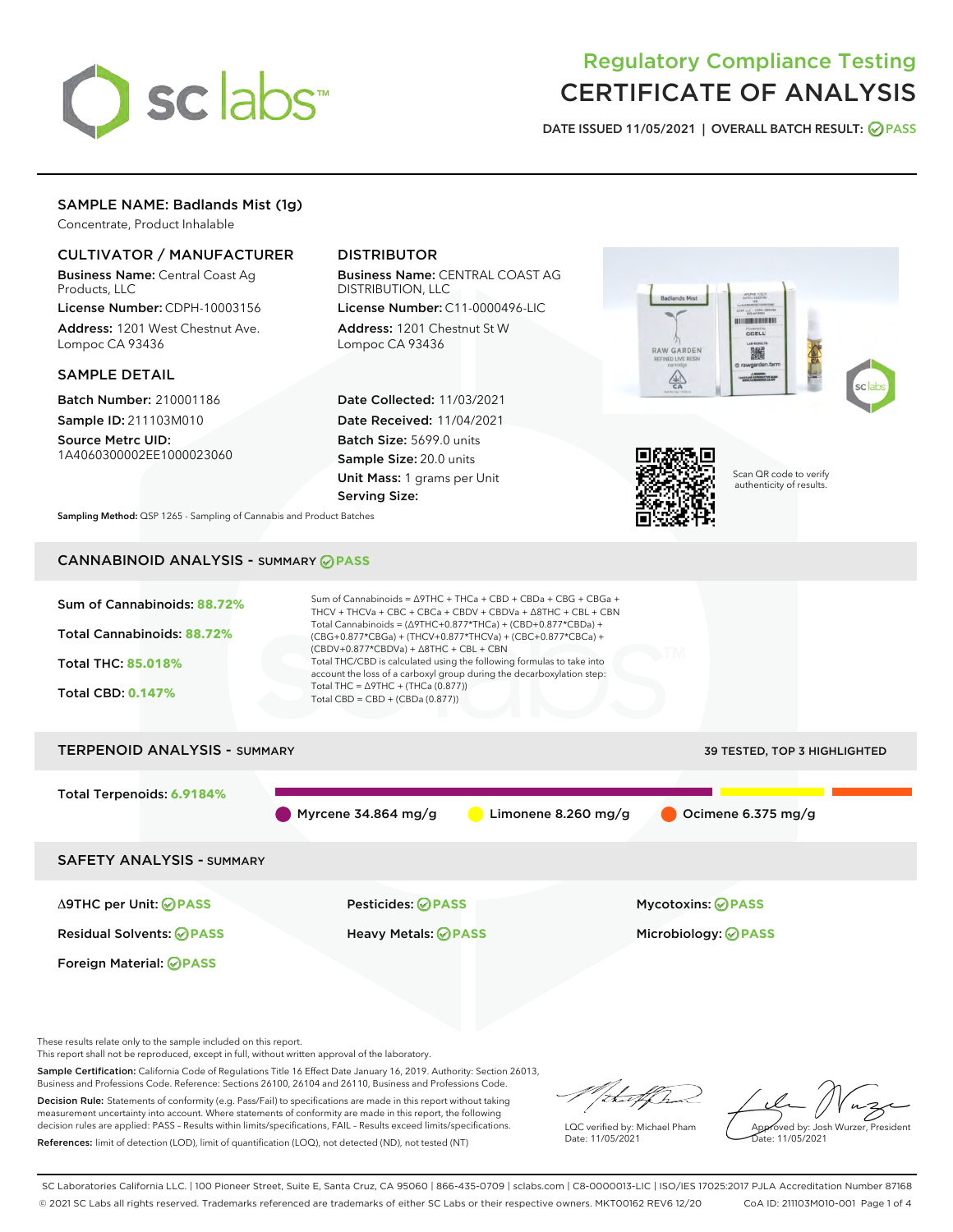



BADLANDS MIST (1G) | DATE ISSUED 11/05/2021 | OVERALL BATCH RESULT: @ PASS

#### CANNABINOID TEST RESULTS - 11/05/2021 2 PASS

Tested by high-performance liquid chromatography with diode-array detection (HPLC-DAD). **Method:** QSP 1157 - Analysis of Cannabinoids by HPLC-DAD

#### TOTAL CANNABINOIDS: **88.72%**

Total Cannabinoids (Total THC) + (Total CBD) + (Total CBG) + (Total THCV) + (Total CBC) + (Total CBDV) + ∆8THC + CBL + CBN

TOTAL THC: **85.018%** Total THC (∆9THC+0.877\*THCa)

TOTAL CBD: **0.147%**

Total CBD (CBD+0.877\*CBDa)

TOTAL CBG: 3.024% Total CBG (CBG+0.877\*CBGa)

TOTAL THCV: 0.36% Total THCV (THCV+0.877\*THCVa)

TOTAL CBC: ND Total CBC (CBC+0.877\*CBCa)

TOTAL CBDV: ND Total CBDV (CBDV+0.877\*CBDVa)

| <b>COMPOUND</b>            | LOD/LOQ<br>(mg/g) | <b>MEASUREMENT</b><br><b>UNCERTAINTY</b><br>(mg/g) | <b>RESULT</b><br>(mg/g) | <b>RESULT</b><br>(%) |
|----------------------------|-------------------|----------------------------------------------------|-------------------------|----------------------|
| <b>A9THC</b>               | 0.06 / 0.26       | ±29.246                                            | 850.18                  | 85.018               |
| <b>CBG</b>                 | 0.06/0.19         | ±1.191                                             | 30.24                   | 3.024                |
| <b>THCV</b>                | 0.1 / 0.2         | ±0.18                                              | 3.6                     | 0.36                 |
| <b>CBD</b>                 | 0.07/0.29         | ±0.068                                             | 1.47                    | 0.147                |
| <b>CBN</b>                 | 0.1 / 0.3         | ±0.07                                              | 1.1                     | 0.11                 |
| $\triangle$ 8THC           | 0.1 / 0.4         | ±0.05                                              | 0.6                     | 0.06                 |
| <b>THCa</b>                | 0.05/0.14         | N/A                                                | <b>ND</b>               | <b>ND</b>            |
| <b>THCVa</b>               | 0.07/0.20         | N/A                                                | <b>ND</b>               | <b>ND</b>            |
| <b>CBDa</b>                | 0.02/0.19         | N/A                                                | <b>ND</b>               | <b>ND</b>            |
| <b>CBDV</b>                | 0.04 / 0.15       | N/A                                                | <b>ND</b>               | <b>ND</b>            |
| <b>CBDVa</b>               | 0.03/0.53         | N/A                                                | <b>ND</b>               | <b>ND</b>            |
| <b>CBGa</b>                | 0.1/0.2           | N/A                                                | <b>ND</b>               | <b>ND</b>            |
| <b>CBL</b>                 | 0.06 / 0.24       | N/A                                                | <b>ND</b>               | <b>ND</b>            |
| <b>CBC</b>                 | 0.2 / 0.5         | N/A                                                | <b>ND</b>               | <b>ND</b>            |
| <b>CBCa</b>                | 0.07 / 0.28       | N/A                                                | <b>ND</b>               | <b>ND</b>            |
| <b>SUM OF CANNABINOIDS</b> |                   |                                                    | 887.2 mg/g              | 88.72%               |

#### **UNIT MASS: 1 grams per Unit**

| ∆9THC per Unit                         | 1120 per-package limit | 850.18 mg/unit | <b>PASS</b> |
|----------------------------------------|------------------------|----------------|-------------|
| <b>Total THC per Unit</b>              |                        | 850.18 mg/unit |             |
| <b>CBD per Unit</b>                    |                        | $1.47$ mg/unit |             |
| <b>Total CBD per Unit</b>              |                        | $1.47$ mg/unit |             |
| <b>Sum of Cannabinoids</b><br>per Unit |                        | 887.2 mg/unit  |             |
| <b>Total Cannabinoids</b><br>per Unit  |                        | 887.2 mg/unit  |             |

# TERPENOID TEST RESULTS - 11/05/2021

Terpene analysis utilizing gas chromatography-flame ionization detection (GC-FID). **Method:** QSP 1192 - Analysis of Terpenoids by GC-FID

| <b>COMPOUND</b>         | LOD/LOQ<br>(mg/g) | <b>MEASUREMENT</b><br><b>UNCERTAINTY</b><br>(mg/g) | <b>RESULT</b><br>(mg/g)                         | <b>RESULT</b><br>(%) |
|-------------------------|-------------------|----------------------------------------------------|-------------------------------------------------|----------------------|
| <b>Myrcene</b>          | 0.008 / 0.025     | ±0.4497                                            | 34.864                                          | 3.4864               |
| Limonene                | 0.005 / 0.016     | ±0.1181                                            | 8.260                                           | 0.8260               |
| Ocimene                 | 0.011 / 0.038     | ±0.2046                                            | 6.375                                           | 0.6375               |
| $\upbeta$ Caryophyllene | 0.004 / 0.012     | ±0.2114                                            | 5.939                                           | 0.5939               |
| $\alpha$ Pinene         | 0.005 / 0.017     | ±0.0208                                            | 2.413                                           | 0.2413               |
| <b>Terpineol</b>        | 0.016 / 0.055     | ±0.1374                                            | 2.237                                           | 0.2237               |
| Linalool                | 0.009 / 0.032     | ±0.0756                                            | 1.990                                           | 0.1990               |
| $\beta$ Pinene          | 0.004 / 0.014     | ±0.0220                                            | 1.917                                           | 0.1917               |
| $\alpha$ Humulene       | 0.009/0.029       | ±0.0499                                            | 1.553                                           | 0.1553               |
| Fenchol                 | 0.010 / 0.034     | ±0.0301                                            | 0.778                                           | 0.0778               |
| Valencene               | 0.009 / 0.030     | ±0.0416                                            | 0.604                                           | 0.0604               |
| Terpinolene             | 0.008 / 0.026     | ±0.0088                                            | 0.427                                           | 0.0427               |
| Guaiol                  | 0.009 / 0.030     | ±0.0169                                            | 0.359                                           | 0.0359               |
| trans-ß-Farnesene       | 0.008 / 0.025     | ±0.0112                                            | 0.316                                           | 0.0316               |
| Nerolidol               | 0.009 / 0.028     | ±0.0163                                            | 0.259                                           | 0.0259               |
| <b>Borneol</b>          | 0.005 / 0.016     | ±0.0079                                            | 0.187                                           | 0.0187               |
| Camphene                | 0.005 / 0.015     | ±0.0021                                            | 0.184                                           | 0.0184               |
| $\alpha$ Bisabolol      | 0.008 / 0.026     | ±0.0098                                            | 0.184                                           | 0.0184               |
| Fenchone                | 0.009 / 0.028     | ±0.0025                                            | 0.086                                           | 0.0086               |
| Caryophyllene<br>Oxide  | 0.010 / 0.033     | ±0.0039                                            | 0.085                                           | 0.0085               |
| $\gamma$ Terpinene      | 0.006 / 0.018     | ±0.0005                                            | 0.028                                           | 0.0028               |
| p-Cymene                | 0.005 / 0.016     | ±0.0007                                            | 0.027                                           | 0.0027               |
| $\alpha$ Terpinene      | 0.005 / 0.017     | ±0.0004                                            | 0.025                                           | 0.0025               |
| $\alpha$ Phellandrene   | 0.006 / 0.020     | ±0.0003                                            | 0.024                                           | 0.0024               |
| Nerol                   | 0.003 / 0.011     | ±0.0010                                            | 0.023                                           | 0.0023               |
| Citronellol             | 0.003 / 0.010     | ±0.0010                                            | 0.020                                           | 0.0020               |
| Geraniol                | 0.002 / 0.007     | ±0.0009                                            | 0.020                                           | 0.0020               |
| Sabinene                | 0.004 / 0.014     | N/A                                                | <loq< th=""><th><loq< th=""></loq<></th></loq<> | <loq< th=""></loq<>  |
| 3 Carene                | 0.005 / 0.018     | N/A                                                | <loq< th=""><th><loq< th=""></loq<></th></loq<> | <loq< th=""></loq<>  |
| Sabinene Hydrate        | 0.006 / 0.022     | N/A                                                | <loq< th=""><th><loq< th=""></loq<></th></loq<> | <loq< th=""></loq<>  |
| Eucalyptol              | 0.006 / 0.018     | N/A                                                | ND                                              | ND                   |
| (-)-Isopulegol          | 0.005 / 0.016     | N/A                                                | ND                                              | ND                   |
| Camphor                 | 0.006 / 0.019     | N/A                                                | <b>ND</b>                                       | ND                   |
| Isoborneol              | 0.004 / 0.012     | N/A                                                | <b>ND</b>                                       | <b>ND</b>            |
| Menthol                 | 0.008 / 0.025     | N/A                                                | ND                                              | ND                   |
| $R-(+)$ -Pulegone       | 0.003 / 0.011     | N/A                                                | ND                                              | ND                   |
| <b>Geranyl Acetate</b>  | 0.004 / 0.014     | N/A                                                | <b>ND</b>                                       | ND                   |
| $\alpha$ Cedrene        | 0.005 / 0.016     | N/A                                                | ND                                              | ND                   |
| Cedrol                  | 0.008 / 0.027     | N/A                                                | <b>ND</b>                                       | ND                   |
| <b>TOTAL TERPENOIDS</b> |                   |                                                    | 69.184 mg/g                                     | 6.9184%              |

SC Laboratories California LLC. | 100 Pioneer Street, Suite E, Santa Cruz, CA 95060 | 866-435-0709 | sclabs.com | C8-0000013-LIC | ISO/IES 17025:2017 PJLA Accreditation Number 87168 © 2021 SC Labs all rights reserved. Trademarks referenced are trademarks of either SC Labs or their respective owners. MKT00162 REV6 12/20 CoA ID: 211103M010-001 Page 2 of 4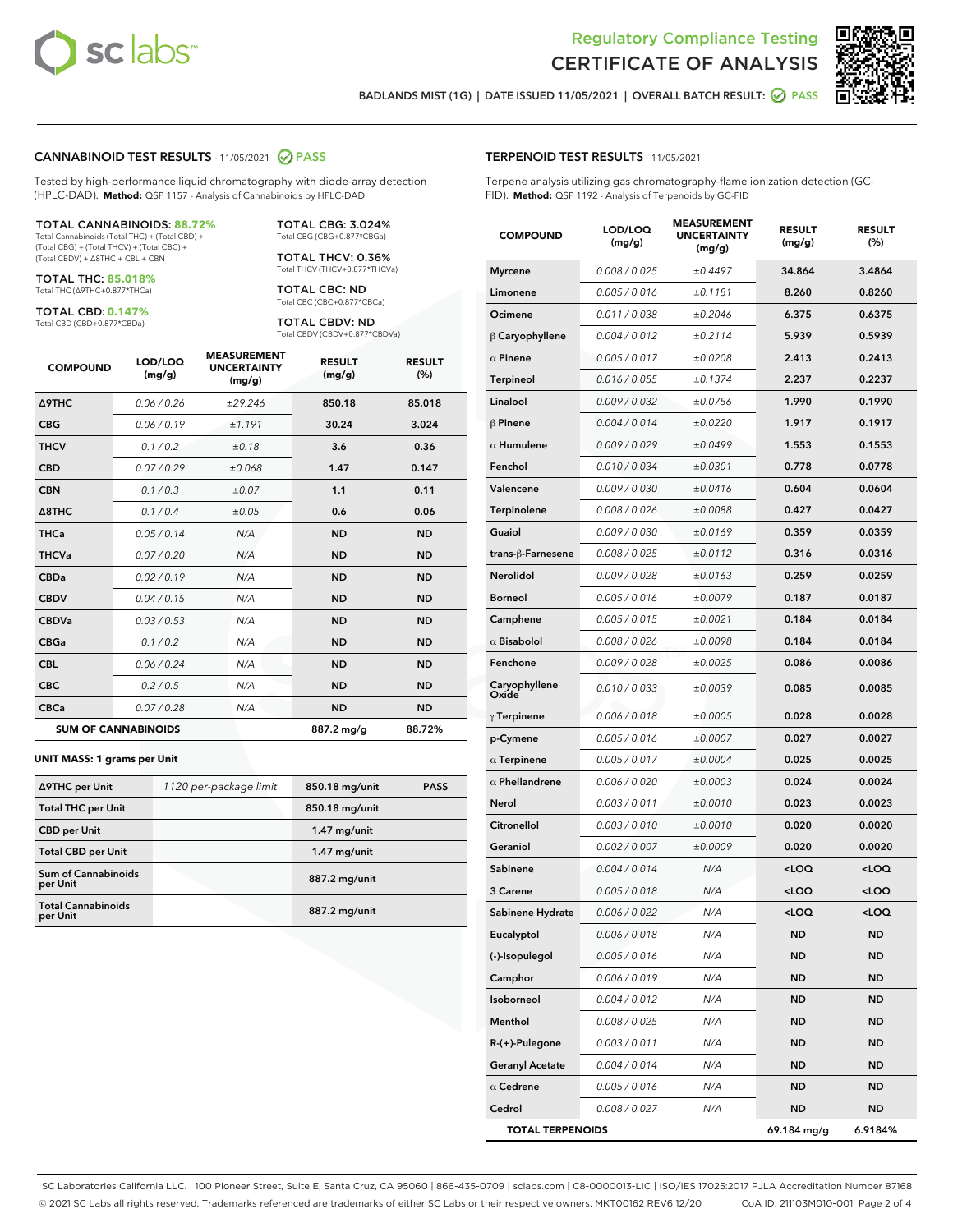



BADLANDS MIST (1G) | DATE ISSUED 11/05/2021 | OVERALL BATCH RESULT: @ PASS

# CATEGORY 1 PESTICIDE TEST RESULTS - 11/05/2021 2 PASS

Pesticide and plant growth regulator analysis utilizing high-performance liquid chromatography-mass spectrometry (HPLC-MS) or gas chromatography-mass spectrometry (GC-MS). \*GC-MS utilized where indicated. **Method:** QSP 1212 - Analysis of Pesticides and Mycotoxins by LC-MS or QSP 1213 - Analysis of Pesticides by GC-MS

| <b>COMPOUND</b>             | LOD/LOQ<br>$(\mu g/g)$ | <b>ACTION</b><br><b>LIMIT</b><br>$(\mu g/g)$ | <b>MEASUREMENT</b><br><b>UNCERTAINTY</b><br>$(\mu g/g)$ | <b>RESULT</b><br>$(\mu g/g)$ | <b>RESULT</b> |
|-----------------------------|------------------------|----------------------------------------------|---------------------------------------------------------|------------------------------|---------------|
| Aldicarb                    | 0.03 / 0.08            | $\ge$ LOD                                    | N/A                                                     | <b>ND</b>                    | <b>PASS</b>   |
| Carbofuran                  | 0.02/0.05              | $>$ LOD                                      | N/A                                                     | <b>ND</b>                    | <b>PASS</b>   |
| Chlordane*                  | 0.03 / 0.08            | $\ge$ LOD                                    | N/A                                                     | <b>ND</b>                    | <b>PASS</b>   |
| Chlorfenapyr*               | 0.03/0.10              | $>$ LOD                                      | N/A                                                     | <b>ND</b>                    | <b>PASS</b>   |
| Chlorpyrifos                | 0.02 / 0.06            | $\ge$ LOD                                    | N/A                                                     | <b>ND</b>                    | <b>PASS</b>   |
| Coumaphos                   | 0.02 / 0.07            | $\ge$ LOD                                    | N/A                                                     | <b>ND</b>                    | <b>PASS</b>   |
| Daminozide                  | 0.02 / 0.07            | $\ge$ LOD                                    | N/A                                                     | <b>ND</b>                    | <b>PASS</b>   |
| <b>DDVP</b><br>(Dichlorvos) | 0.03/0.09              | $\ge$ LOD                                    | N/A                                                     | <b>ND</b>                    | <b>PASS</b>   |
| Dimethoate                  | 0.03/0.08              | $>$ LOD                                      | N/A                                                     | <b>ND</b>                    | <b>PASS</b>   |
| Ethoprop(hos)               | 0.03/0.10              | $\ge$ LOD                                    | N/A                                                     | <b>ND</b>                    | <b>PASS</b>   |
| Etofenprox                  | 0.02 / 0.06            | $\ge$ LOD                                    | N/A                                                     | <b>ND</b>                    | <b>PASS</b>   |
| Fenoxycarb                  | 0.03 / 0.08            | $\ge$ LOD                                    | N/A                                                     | <b>ND</b>                    | <b>PASS</b>   |
| Fipronil                    | 0.03/0.08              | $>$ LOD                                      | N/A                                                     | <b>ND</b>                    | <b>PASS</b>   |
| Imazalil                    | 0.02 / 0.06            | $\ge$ LOD                                    | N/A                                                     | <b>ND</b>                    | <b>PASS</b>   |
| Methiocarb                  | 0.02 / 0.07            | $\ge$ LOD                                    | N/A                                                     | <b>ND</b>                    | <b>PASS</b>   |
| Methyl<br>parathion         | 0.03/0.10              | $\ge$ LOD                                    | N/A                                                     | <b>ND</b>                    | <b>PASS</b>   |
| <b>Mevinphos</b>            | 0.03/0.09              | $>$ LOD                                      | N/A                                                     | <b>ND</b>                    | <b>PASS</b>   |
| Paclobutrazol               | 0.02 / 0.05            | $\ge$ LOD                                    | N/A                                                     | <b>ND</b>                    | <b>PASS</b>   |
| Propoxur                    | 0.03/0.09              | $\ge$ LOD                                    | N/A                                                     | <b>ND</b>                    | <b>PASS</b>   |
| Spiroxamine                 | 0.03 / 0.08            | $\ge$ LOD                                    | N/A                                                     | <b>ND</b>                    | <b>PASS</b>   |
| Thiacloprid                 | 0.03/0.10              | $\ge$ LOD                                    | N/A                                                     | <b>ND</b>                    | <b>PASS</b>   |

#### CATEGORY 2 PESTICIDE TEST RESULTS - 11/05/2021 @ PASS

| <b>COMPOUND</b>          | LOD/LOO<br>$(\mu g/g)$ | <b>ACTION</b><br>LIMIT<br>$(\mu g/g)$ | <b>MEASUREMENT</b><br><b>UNCERTAINTY</b><br>$(\mu g/g)$ | <b>RESULT</b><br>$(\mu g/g)$ | <b>RESULT</b> |  |
|--------------------------|------------------------|---------------------------------------|---------------------------------------------------------|------------------------------|---------------|--|
| Abamectin                | 0.03/0.10              | 0.1                                   | N/A                                                     | <b>ND</b>                    | <b>PASS</b>   |  |
| Acephate                 | 0.02/0.07              | 0.1                                   | N/A                                                     | <b>ND</b>                    | <b>PASS</b>   |  |
| Acequinocyl              | 0.02/0.07              | 0.1                                   | N/A                                                     | <b>ND</b>                    | <b>PASS</b>   |  |
| Acetamiprid              | 0.02 / 0.05            | 0.1                                   | N/A                                                     | <b>ND</b>                    | <b>PASS</b>   |  |
| Azoxystrobin             | 0.02/0.07              | 0.1                                   | N/A                                                     | <b>ND</b>                    | <b>PASS</b>   |  |
| <b>Bifenazate</b>        | 0.01 / 0.04            | 0.1                                   | N/A                                                     | <b>ND</b>                    | <b>PASS</b>   |  |
| <b>Bifenthrin</b>        | 0.02 / 0.05            | 3                                     | N/A                                                     | <b>ND</b>                    | <b>PASS</b>   |  |
| <b>Boscalid</b>          | 0.03/0.09              | 0.1                                   | N/A                                                     | <b>ND</b>                    | <b>PASS</b>   |  |
| Captan                   | 0.19/0.57              | 0.7                                   | N/A                                                     | <b>ND</b>                    | <b>PASS</b>   |  |
| Carbaryl                 | 0.02/0.06              | 0.5                                   | N/A                                                     | <b>ND</b>                    | <b>PASS</b>   |  |
| Chlorantranilip-<br>role | 0.04/0.12              | 10                                    | N/A                                                     | <b>ND</b>                    | <b>PASS</b>   |  |
| Clofentezine             | 0.03/0.09              | 0.1                                   | N/A                                                     | <b>ND</b>                    | <b>PASS</b>   |  |

# CATEGORY 2 PESTICIDE TEST RESULTS - 11/05/2021 continued

| <b>COMPOUND</b>               | LOD/LOQ<br>(µg/g) | <b>ACTION</b><br><b>LIMIT</b><br>$(\mu g/g)$ | <b>MEASUREMENT</b><br><b>UNCERTAINTY</b><br>$(\mu g/g)$ | <b>RESULT</b><br>(µg/g) | <b>RESULT</b> |
|-------------------------------|-------------------|----------------------------------------------|---------------------------------------------------------|-------------------------|---------------|
| Cyfluthrin                    | 0.12 / 0.38       | $\overline{c}$                               | N/A                                                     | <b>ND</b>               | <b>PASS</b>   |
| Cypermethrin                  | 0.11 / 0.32       | 1                                            | N/A                                                     | ND                      | <b>PASS</b>   |
| Diazinon                      | 0.02 / 0.05       | 0.1                                          | N/A                                                     | ND                      | <b>PASS</b>   |
| Dimethomorph                  | 0.03 / 0.09       | 2                                            | N/A                                                     | ND                      | <b>PASS</b>   |
| Etoxazole                     | 0.02 / 0.06       | 0.1                                          | N/A                                                     | <b>ND</b>               | <b>PASS</b>   |
| Fenhexamid                    | 0.03 / 0.09       | 0.1                                          | N/A                                                     | <b>ND</b>               | <b>PASS</b>   |
| Fenpyroximate                 | 0.02 / 0.06       | 0.1                                          | N/A                                                     | ND                      | <b>PASS</b>   |
| Flonicamid                    | 0.03 / 0.10       | 0.1                                          | N/A                                                     | ND                      | <b>PASS</b>   |
| Fludioxonil                   | 0.03 / 0.10       | 0.1                                          | N/A                                                     | <b>ND</b>               | <b>PASS</b>   |
| Hexythiazox                   | 0.02 / 0.07       | 0.1                                          | N/A                                                     | ND                      | <b>PASS</b>   |
| Imidacloprid                  | 0.04 / 0.11       | 5                                            | N/A                                                     | ND                      | <b>PASS</b>   |
| Kresoxim-methyl               | 0.02 / 0.07       | 0.1                                          | N/A                                                     | <b>ND</b>               | <b>PASS</b>   |
| <b>Malathion</b>              | 0.03 / 0.09       | 0.5                                          | N/A                                                     | ND                      | <b>PASS</b>   |
| Metalaxyl                     | 0.02 / 0.07       | $\overline{c}$                               | N/A                                                     | ND                      | <b>PASS</b>   |
| Methomyl                      | 0.03 / 0.10       | 1                                            | N/A                                                     | <b>ND</b>               | <b>PASS</b>   |
| Myclobutanil                  | 0.03 / 0.09       | 0.1                                          | N/A                                                     | ND                      | <b>PASS</b>   |
| Naled                         | 0.02 / 0.07       | 0.1                                          | N/A                                                     | ND                      | <b>PASS</b>   |
| Oxamyl                        | 0.04 / 0.11       | 0.5                                          | N/A                                                     | ND                      | <b>PASS</b>   |
| Pentachloronitro-<br>benzene* | 0.03 / 0.09       | 0.1                                          | N/A                                                     | ND                      | <b>PASS</b>   |
| Permethrin                    | 0.04 / 0.12       | 0.5                                          | N/A                                                     | <b>ND</b>               | <b>PASS</b>   |
| Phosmet                       | 0.03 / 0.10       | 0.1                                          | N/A                                                     | <b>ND</b>               | <b>PASS</b>   |
| Piperonylbu-<br>toxide        | 0.02 / 0.07       | 3                                            | N/A                                                     | ND                      | <b>PASS</b>   |
| Prallethrin                   | 0.03 / 0.08       | 0.1                                          | N/A                                                     | <b>ND</b>               | <b>PASS</b>   |
| Propiconazole                 | 0.02 / 0.07       | 0.1                                          | N/A                                                     | ND                      | <b>PASS</b>   |
| Pyrethrins                    | 0.04 / 0.12       | 0.5                                          | N/A                                                     | ND                      | <b>PASS</b>   |
| Pyridaben                     | 0.02 / 0.07       | 0.1                                          | N/A                                                     | ND                      | <b>PASS</b>   |
| Spinetoram                    | 0.02 / 0.07       | 0.1                                          | N/A                                                     | ND                      | <b>PASS</b>   |
| Spinosad                      | 0.02 / 0.07       | 0.1                                          | N/A                                                     | ND                      | <b>PASS</b>   |
| Spiromesifen                  | 0.02 / 0.05       | 0.1                                          | N/A                                                     | <b>ND</b>               | <b>PASS</b>   |
| Spirotetramat                 | 0.02 / 0.06       | 0.1                                          | N/A                                                     | ND                      | <b>PASS</b>   |
| Tebuconazole                  | 0.02 / 0.07       | 0.1                                          | N/A                                                     | ND                      | <b>PASS</b>   |
| Thiamethoxam                  | 0.03 / 0.10       | 5                                            | N/A                                                     | <b>ND</b>               | <b>PASS</b>   |
| Trifloxystrobin               | 0.03 / 0.08       | 0.1                                          | N/A                                                     | <b>ND</b>               | <b>PASS</b>   |

SC Laboratories California LLC. | 100 Pioneer Street, Suite E, Santa Cruz, CA 95060 | 866-435-0709 | sclabs.com | C8-0000013-LIC | ISO/IES 17025:2017 PJLA Accreditation Number 87168 © 2021 SC Labs all rights reserved. Trademarks referenced are trademarks of either SC Labs or their respective owners. MKT00162 REV6 12/20 CoA ID: 211103M010-001 Page 3 of 4